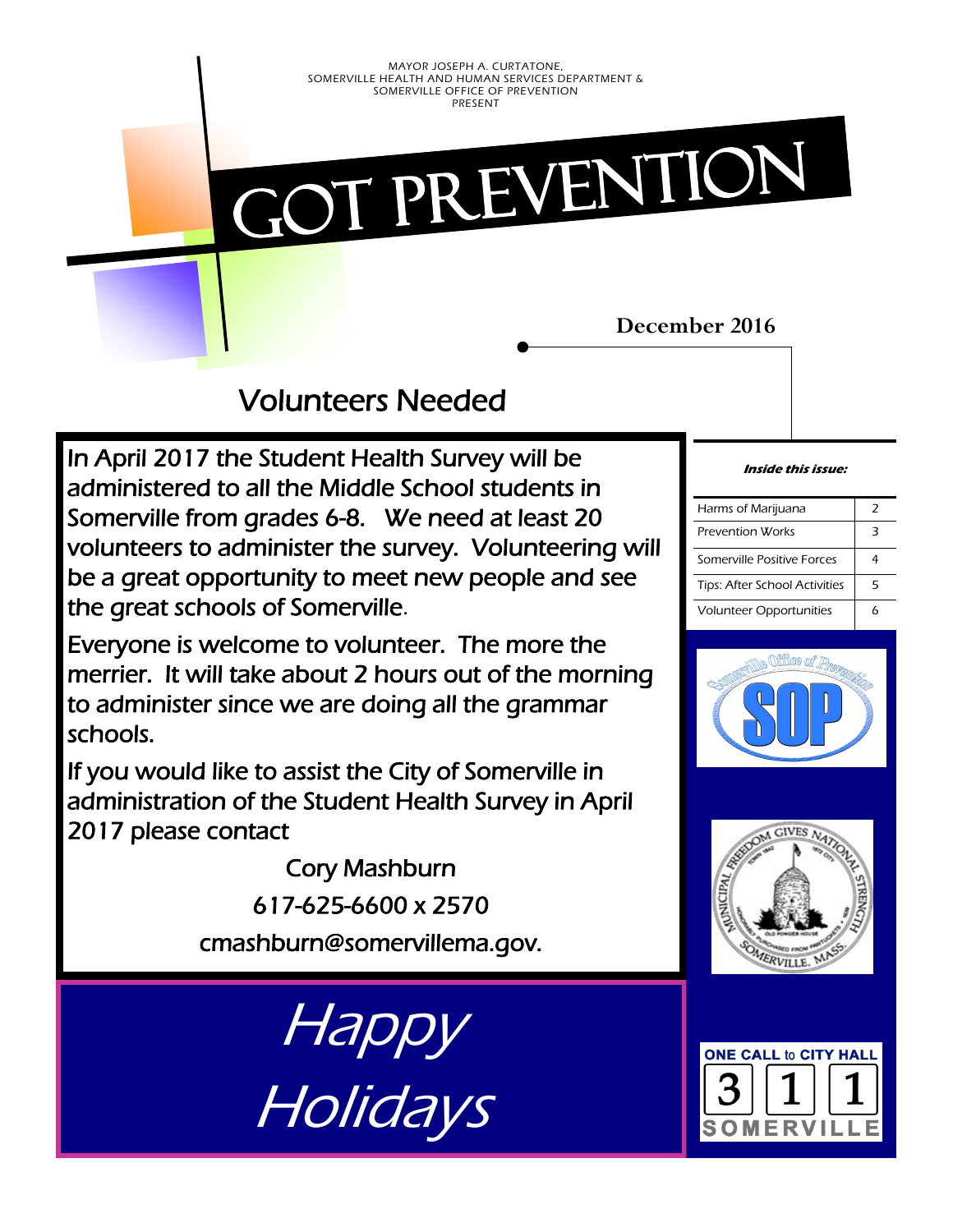

# **HARMS OF MARIJUANA**

Data from the most recent Surgeon General Report on Alcohol, Drugs, and Health on Marijuana Use.

- **Long-term health consequences of marijuana use:** mental health problems, chronic cough, frequent respiratory infections, increased risk for cancer, and suppression of the immune system.
- **Other serious health-related issues stemming from marijuana use:** breathing problems; increased risk of cancer of the head, neck, lungs, and respiratory tract; possible loss of IQ points when repeated use begins in adolescence; babies born with problems with attention, memory, and problem solving (when used by the mother during pregnancy).
- **Increased risk for traffic accidents:** Marijuana use "is linked to a roughly twofold increase in accident risk."
- **Increased risk of schizophrenia:** "[T]he use of marijuana, particularly marijuana with a high THC content, might contribute to schizophrenia in those who have specific genetic vulnerabilities.
- **Increased risk of addiction from high-potency marijuana available in legalized states:** "[C]oncern is growing that increasing use of marijuana extracts with extremely high amounts of THC could lead to higher rates of addiction among marijuana users."
- **Permanent Loss of IQ:** "One study followed people from age 13 to 38 and found that those who began marijuana use in their teens and developed a persistent cannabis use disorder had up to an eight point drop in IQ, even if they stopped using in adulthood."

**If you would like more information around the entire surgeon report on Alcohol, Drugs, and Health please go to:**

**https://addiction.surgeongeneral.gov/surgeon-generals-report.pdf**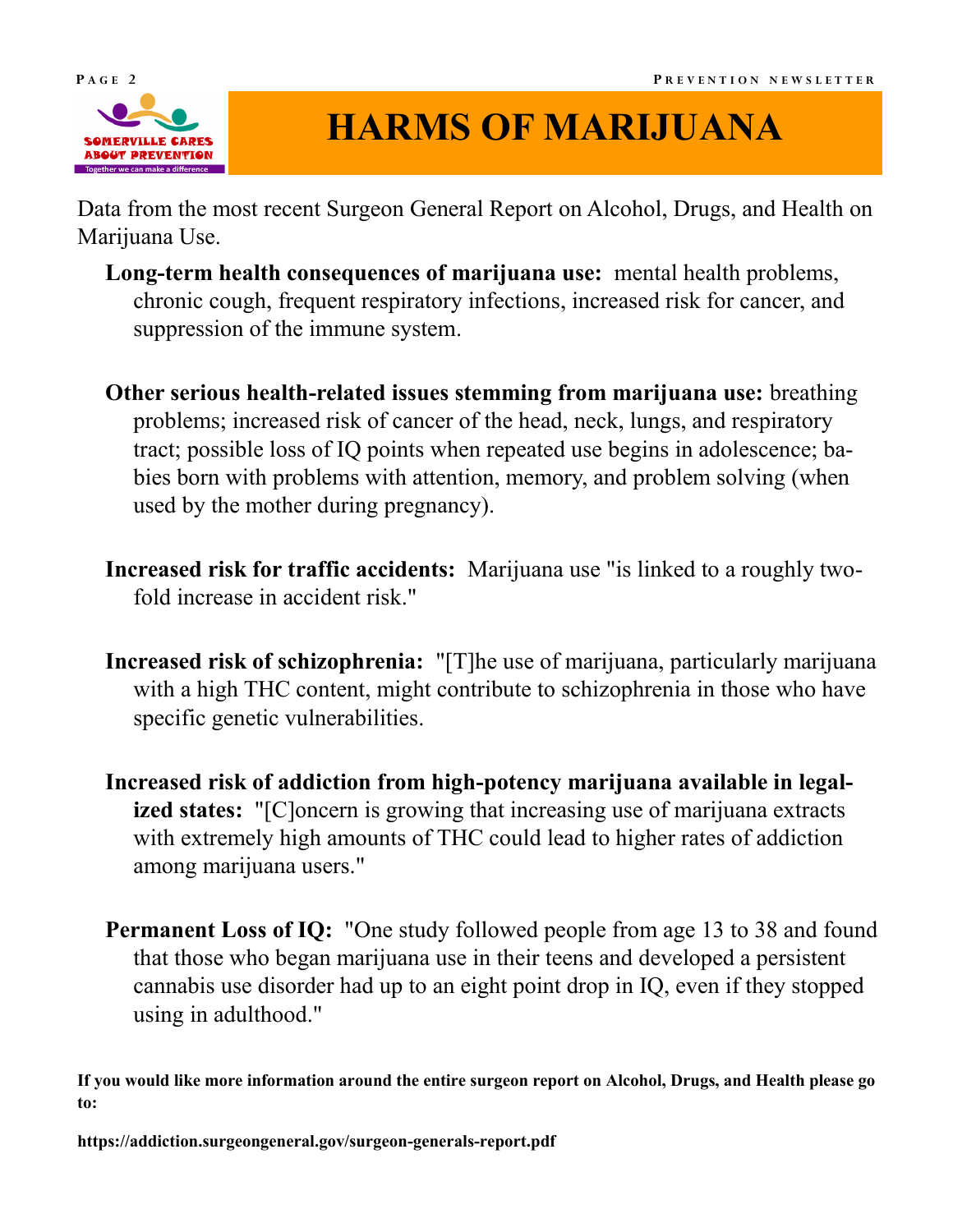

# WHY SHOULD WE CARE **ABOUT PREVENTION?**

### **Information from the most current Surgeon General Report on Alcohol, Drugs, and Health**

Beginning in the twentieth century, the major illnesses leading to death shifted from infectious diseases, such as tuberculosis and infections in newborns, to noncommunicable diseases, such as heart disease, diabetes, and cancer. This shift was a result of effective public health interventions, such as improved sanitation and immunizations that reduced the rate of infectious diseases, as well as increased rates of unhealthy behaviors and lifestyles, including smoking, poor nutrition, physical inactivity, and substance misuse. In fact, behavioral health problems such as substance use, violence, risky driving, mental health problems, and risky sexual activity are now the leading causes of death for those aged 15 to 24.

To effectively prevent substance misuse, it is important to understand the nature of the problem, including age of onset. Although people generally start using and misusing substances during adolescence, misuse can begin at any age and can continue to be a problem across the lifespan.

It is important to note that the vast majority of people in the United States who misuse substances do not have substance use disorders. Nonetheless, substance misuse can put individual users and others around them at risk of harm, whether or not they have a disorder. Also, early initiation, substance misuse, and substance use disorders are associated with a variety of negative consequences, including deteriorating relationships, poor school performance, loss of employment, diminished mental health, and increases in sickness and death (e.g., motor vehicle crashes, poisoning, violence, or accidents).15-17 It is therefore critical to prevent the full spectrum of substance misuse problems in addition to treating those with substance use disorders.

Preventing or reducing early substance use initiation, substance misuse, and the harms related to misuse requires the implementation of effective programs and policies that address substance misuse across the lifespan. The prevention science reviewed in this chapter demonstrates that effective prevention programs and policies exist, and if implemented well, they can markedly reduce substance misuse and related threats to the health of the population. However, evidence-based programs and policies are underutilized. For example, studies have found that many schools and communities are using prevention programs and strategies that have little or no evidence of effectiveness. In fact, underuse of effective prevention programs and policies was the impetus for the creation of Communities That Care (CTC), a prevention service delivery system that promotes healthy youth development, improves youth outcomes, and reduces substance use and other problem behavior.

At the policy level, research shows that higher alcohol prices reduce alcohol misuse and related harms (e.g., alcohol-related motor vehicle crashes), and taxes are one component of price. As of January 1, 2015, 42 states had a beer excise tax of less than \$0.50 per gallon, while only four states had an excise tax more than \$1.00 per gallon.

#### **For more information please go to:**

**https://addiction.surgeongeneral.gov/chapter-3-prevention.pdf**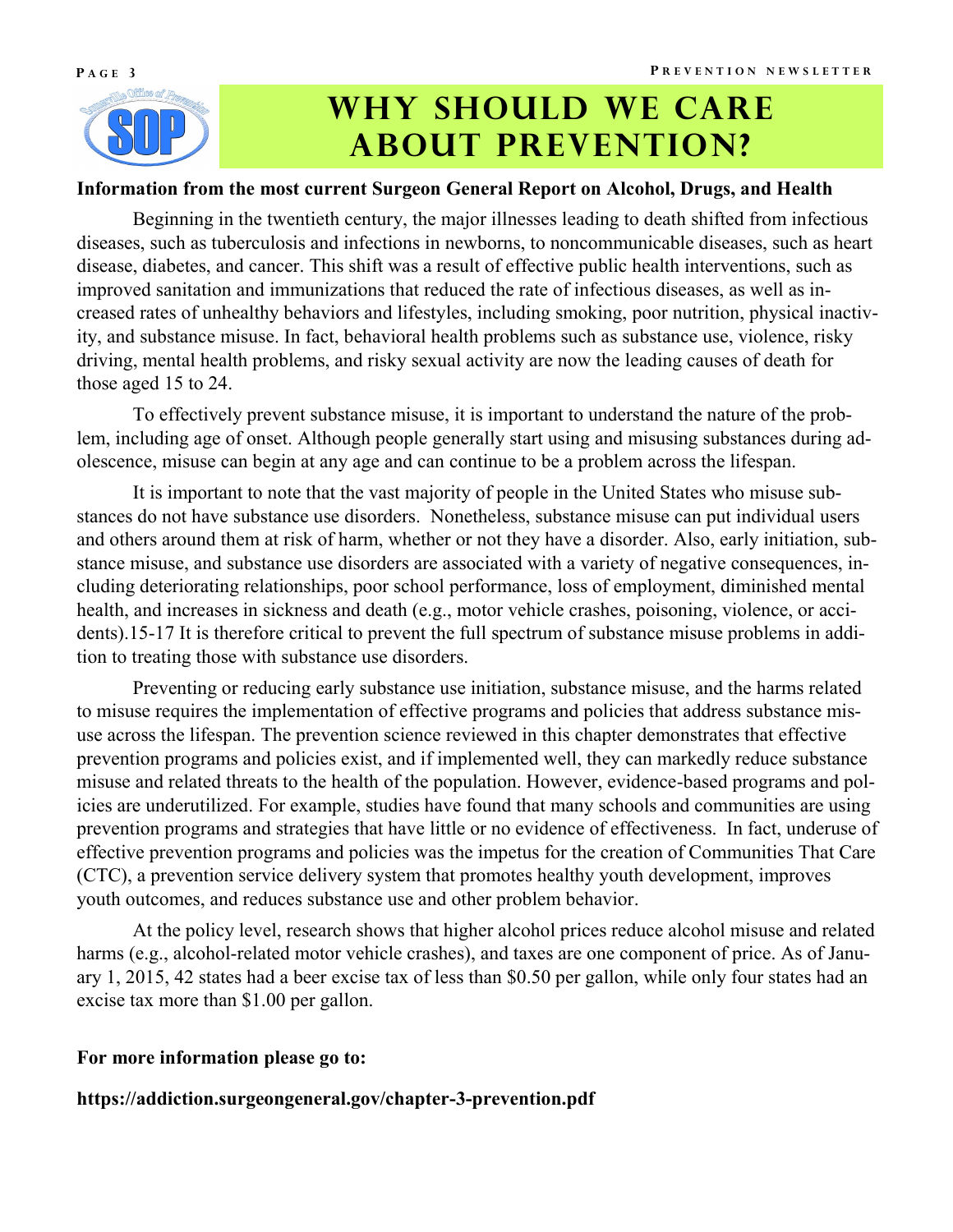

# **Somerville positive forces update**

In October, SPFJr. and SPF100 Alumni Youth Leaders worked with Lovelee Heller-Bottari and Jamie Erdheim to work on hiring new leaders for their programs. In addition SPF100 continued their collaboration with the *MA Gambling Prevention Commission* and worked to support community education for marijuana prevention.

Anmol, Nephtalie, Lily, and Jasmine worked with SCAP staff to review 35 SPF100 and 19 SPFJr. program applications. Next, they planned and set-up interviews all while developing professional development and interviewing skills. The opportunity to sit on the other side of the table during the interview and gain a unique insight will serve them well in the future. Ultimately, they conducted 1 group interview with 28 SPFJr candidates and 16 individual interviews with SPF100 candidates. They really did an amazing job sharing program information and identify new leaders. In the end, they hired 24 new SPF youth and we could not be more proud of their efforts.

## *Congratulations to our 2016-2017 SPFJr. Team:*

Aeryn Player, Ben Buchheit, Deha Ahmed, Ezra Brody, Isabella Milanowski, Jaderson Flores, Jasmine Fridman, Lilian Switkes, Tatiana Pineda, Lucca Alcarazvalens, and Theresa Romano

Also this month, SPFJr. held their program orientation with 10 new and 1 alumni SPFJr. youth leaders. SPF leaders learned about prevention projects and program expectations. They met with library staff, Ron Castile, to hear about library resources and received a tour of the Teen Room space. Finally, they engaged in interactives to form caring relationship between their peers and adults, and worked on team building skills.

SPF100 alumni leaders met with three *MA Gambling Prevention Commission* staff to finalize their substance abuse and gambling prevention campaign, *Odd Odds.* This tabling campaign engaged about 100 SHS students during lunches using two interactive games to teach students about the odds of winning in gambling games. They also use their photo voice exhibit to educate peers around ATOD/compulsive gambling risk and protective factors and distributed 20 financial planning resources for graduating students. Students really enjoyed the campaign, one students exclaimed, "nobody teaches us this stuff, this is great!"

### **For help with compulsive gambling call: 1-800-426-1234 or visit: <http://www.masscompulsivegambling.org/>**

Finally, SPF Alumni leaders assisted with *SCAP Marijuana Prevention Team* efforts by providing input on the development of new marijuana harms poster and helping to distribute them at over 40 community locations!

#### **Check out the poster and our other marijuana prevention posts on our SCAP Facebook page at https:// www.facebook.com/SomervilleCares/**

**For more information** about Somerville Positive Forces and/or Somerville Cares About Prevention or to volunteer, please contact: Lovelee Heller-Bottari, SCAP Program Director, at 617-625-6600 x4322 or [lheller@somervillema.gov](mailto:lheller@somervillema.gov)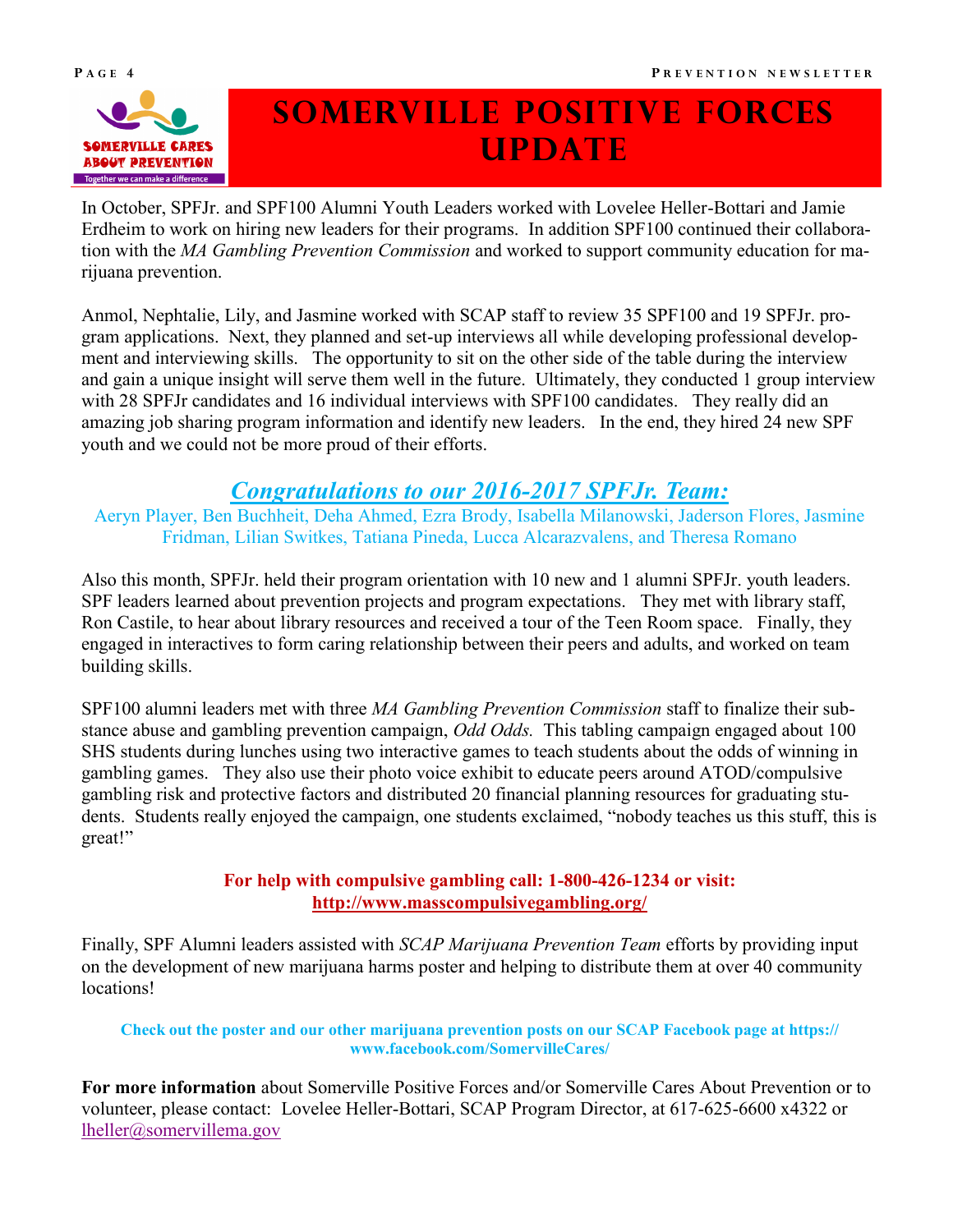



# **Tips for a child's after school activities**

Here are 10 tips for making your child's after-school activities a fun and rewarding part of childhood—and for teaching your child the skill of time management.

**1. Choose the right activities.** There is no need for everyone to run ragged getting to volleyball practice if your child no longer enjoys it. "We talk about mindful choices," Dalgliesh says. "You want your child to get value out of any activity, whether it's a great social outlet or a chance to run off a lot of energy."

**2. Consider timing.** If you're lucky enough to have choices in times, choose wisely. "Think about how well your child does with transitions," Dalgliesh says. "For some kids, coming home triggers wind-down time, [so] parents may want to go to the library after school to do homework instead of stopping by the house."

**3. Honor the family meeting.** There is a central principle when it comes to family time management: Everyone must get together once a week, with calendars in hand, to plan out the next week. Figure out how each kid will get to and from each activity, and make plans for meals and snacks. When doing the planning, try to carve out at least one night when the family can have dinner together. Make your weekly meeting fun by following it with a family movie or game night. Or, suggests Grey, dole out allowance and lunch money at the end of the meeting. "We made our meeting like a board meeting," she says. "It became something special that the kids enjoyed and looked forward to."

**4. Maintain a family calendar.** Each family member needs his or her own week-at-a-glance calendar, and you also need a family calendar. Yes, that's a lot of calendars, but it will help ensure all activities are well-planned.

**5. Get the activity bags ready.** Get your kids in the habit of packing their activity bags on Sunday night. Designate a place for them to hang or store their bags. For activities requiring a lot of gear, use a checklist to make sure nothing gets left behind.

**6. Embrace meal planning.** It's important to plan simple, consistent meals, especially if you're a busy family with a lot of activities. For example, kids love theme dinners such as "Taco Tuesday," and can help with preparation and assembly. Also plan snacks, making sure to have high-protein nibbles available for kids before they embark on a strenuous activity.

**7. Make it portable.** Keep healthy drinks and snacks in a car cooler. After all, "we're a portable society," Dalgliesh says. In addition to food, keep an "activities bin" for kids to rummage through while hanging out at big brother's karate practice— but only then. "Those activities are special, and they only get pulled out when kids are waiting," Dalgliesh explains.

**8. Make car time special.** If you spend a lot of time driving to and from activities, make that time count. Try an audiobook, choosing a story everyone in the family can enjoy. Dalgliesh plays a conversation game with her children. She has a set of cards with prompts such as, "What is the worst meal you ever had in a restaurant?" or "What is your favorite vacation memory?" She passes the deck to her kids has them pick one. "It's about finding those moments to connect," she says.

**9. Have a picnic.** If you have to race from your daughter's after-school soccer practice to your son's evening hockey game, pack a cooler and enjoy a picnic supper in the bleachers, at a park, or anywhere else you can find.

**10. Divide the meal.** If an activity runs right through your child's usual dinnertime, consider giving him a large, protein-rich snack before the activity and then a light supper afterward. A starving child equals a cranky one.

#### **More more tips please go to:**

http://www.schoolfamily.com/school-family-articles/article/10859-15-tips-for-managing-the-after-school**activities-juggle**